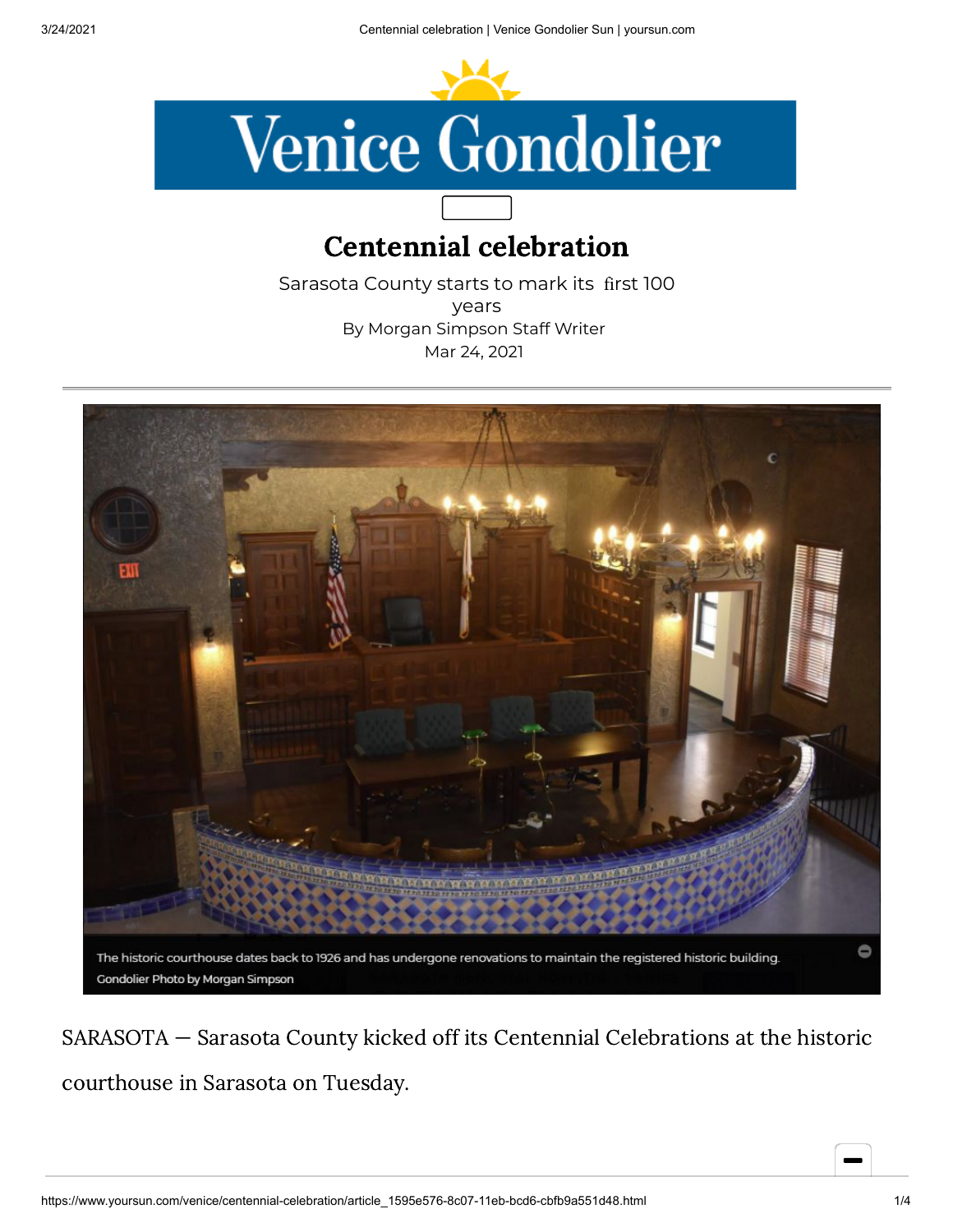This event started the 100 days of celebrating and the countdown to the county's 100th anniversary on July 1.

Speakers at the event spoke of the county's history, the historical courthouse and the upcoming events to look forward to as the celebration continues.

Alan Maio, the Sarasota County Commission chairman, opened the event with remarks about Sarasota County's rich past.

He stated the county owes so much to important figures like John and Mable Ringling, Marie Selby, Bertha Palmer, and countless others.

"(They) saw the opportunity to create something special here," Maio said.

Maio also commented on the county's resilience and that the county makes sure to look to its past as well as its future.

Remarks were also made about the historic courthouse built in 1926.

Karen Rushing, Sarasota County Clerk of the Circuit Court and County comptroller, spoke about the courthouse's history and the renovations made to allow the historic place to last for another 100 years.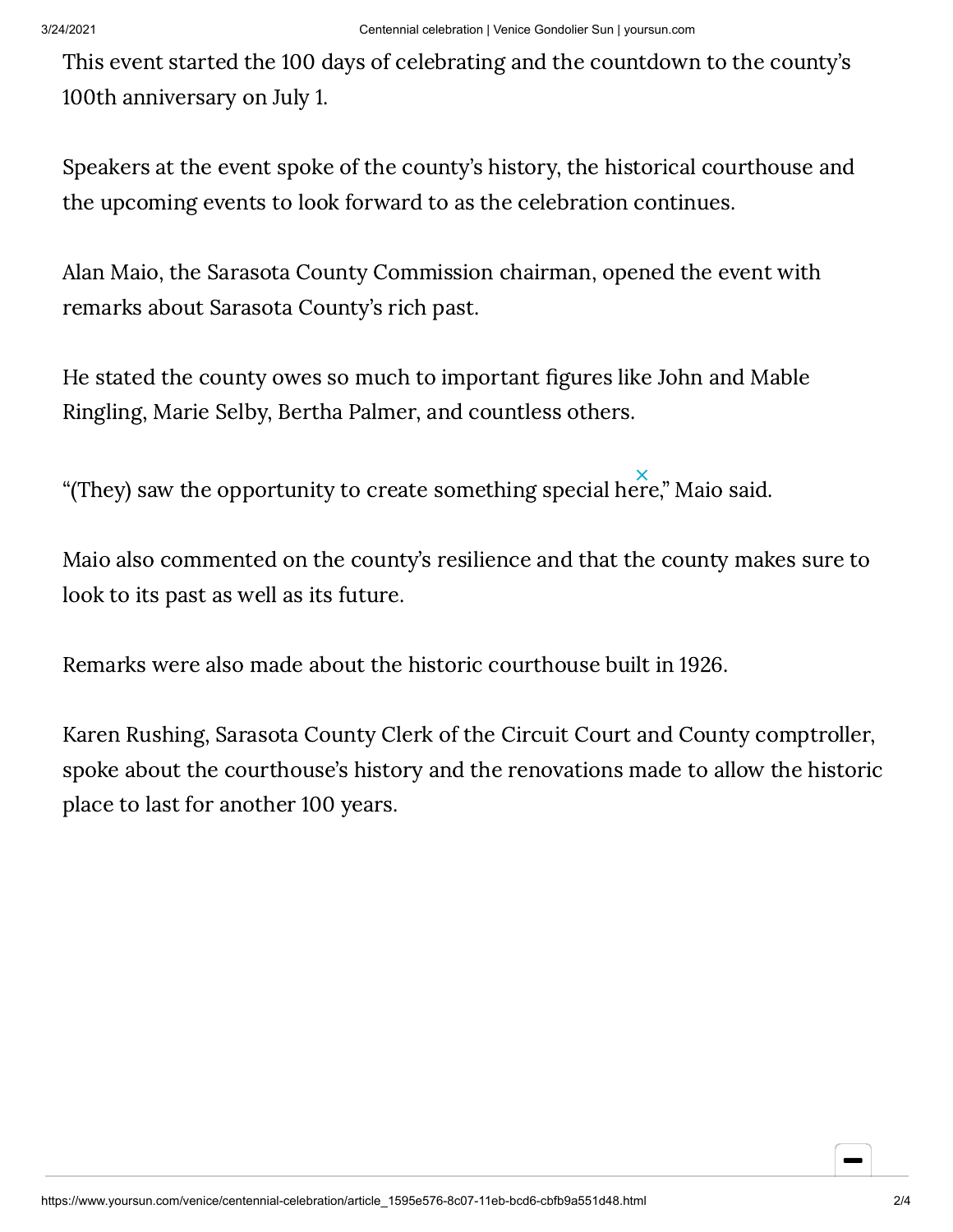Along with her speech on the courthouse, Rushing presented two plaques that stated the historic courthouse is now registered as a historical place both in the county and nationally.

After the speeches, attendees were allowed in small groups to tour the historic courthouse and see a piece of the county's beginnings.

Renee Di Pilato, the director of Libraries and Historical Resources, mentioned the 100 events the libraries will be hosting over the upcoming months.

"We've brought in a lot of expert speakers who will be offering workshops over the next 100 days," Di Pilato said.

The events will be virtual for the time being and include workshops and sessions on various topics including genealogy, architecture, famous people, the natural environment and many other topics highlighting the history of the area.

There will even be a workshop on the future of Sarasota County with futurist David Houle.

Apart from the 100 events, the library is also conducting interviews of 100 residents. Once recorded, the interviews will be in the county archives for years to come and will eventually be online.

"We are making history today, so we want to make sure we are not just focused on the past but collecting the history that is happening now," Di Pilato said.

The interviews will be from people all over the county and from all walks of life.

"Long term residents are great. We'd love to see how the county has changed over time and the perspective on that," Di Pilato said.